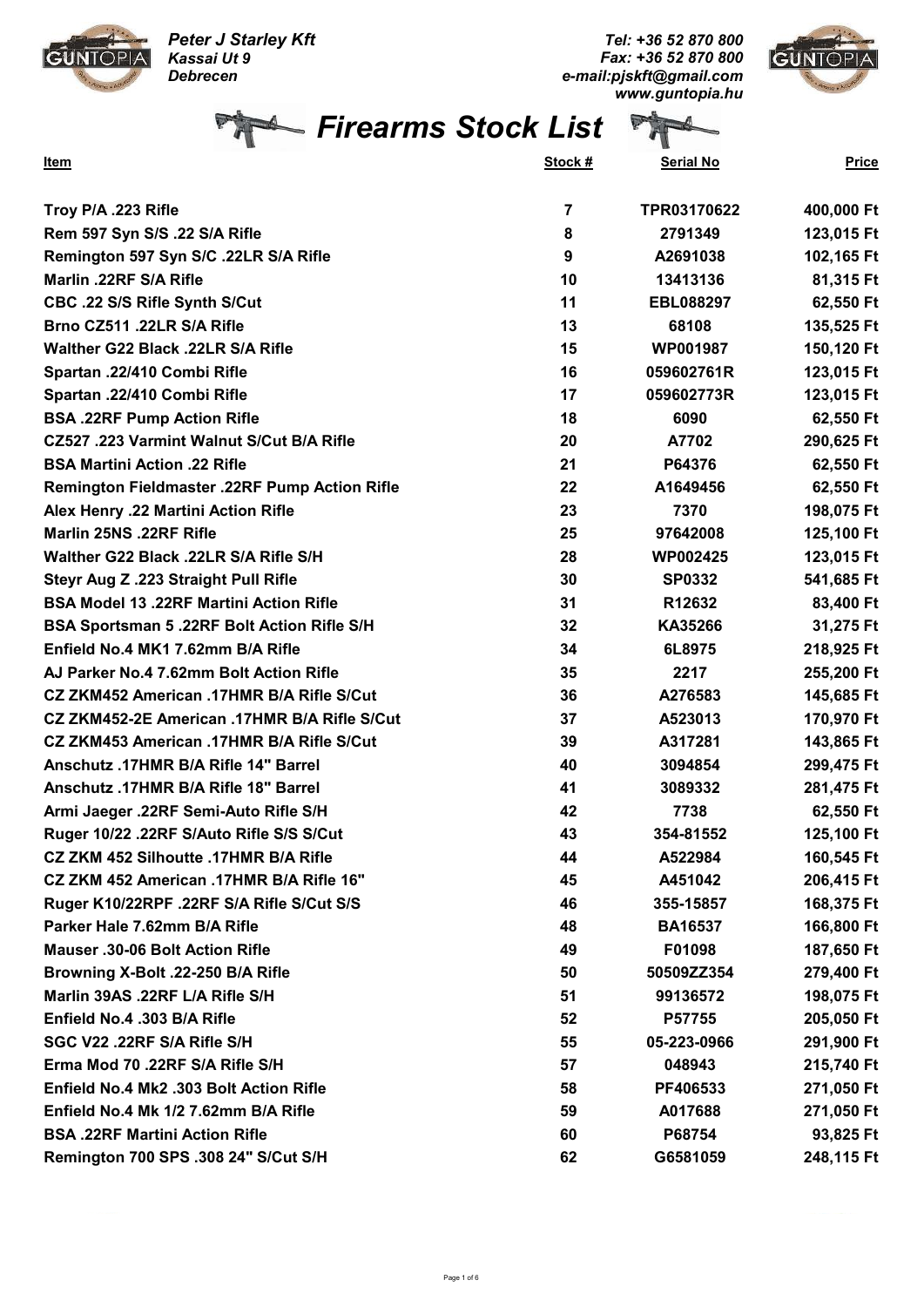Peter J Starley Kft Kassai Ut 9 Debrecen

P

Tel: +36 52 870 800 Fax: +36 52 870 800 e-mail:pjskft@gmail.com www.guntopia.hu



Firearms Stock List  $\overline{H}$ 

**GUNTOPIA** 

| <u>Item</u>                                            | <u>Stock #</u> | <b>Serial No</b>  | <b>Price</b> |
|--------------------------------------------------------|----------------|-------------------|--------------|
| CZ ZKM455 Varmint T/Hole Lam .17HMR B/A Rifle 16" S/C  | 63             | B165164           | 227,265 Ft   |
| CZ ZKM455 Evolution T/Hole Lam .22RF B/A Rifle 16" S/C | 64             | B213221           | 271,435 Ft   |
| Henry Golden Boy .22RF L/A Rifle                       | 65             | GB312439          | 239,775 Ft   |
| Walther Uzi .22RF S/A Rifle                            | 66             | W1011970          | 225,180 Ft   |
| Walther G22 .22RF S/A Rifle S/H                        | 68             | <b>WP001464</b>   | 104,250 Ft   |
| Winchester P14 .303 Bolt Action Rifle S/H              | 70             | W76372            | 156,375 Ft   |
| Marlin 1894 .44 L/A Rifle                              | 72             | <b>MR21553E</b>   | 373,215 Ft   |
| Ruger 10/22 RB .22RF S/A Rifle S/cut Blue              | 73             | 824-14259         | 164,715 Ft   |
| SMLE .303 B/A Rifle BSA 1928 MkIII*                    | 74             | L5413             | 206,415 Ft   |
| <b>SMLE .303 B/A Rifle BSA 1917 MkIII*</b>             | 75             | J14997            | 248,115 Ft   |
| Savage Enfield No.4 Mk1* .303 B/A Rifle                | 78             | 5900876           | 289,815 Ft   |
| Ruger 10/22 .22RF S/A Rifle 50th Anniv                 | 79             | <b>RCS2-08922</b> | 173,055 Ft   |
| Ruger 10/22 .22RF S/A Rifle 50th Anniv                 | 80             | <b>RCS2-08943</b> | 173,055 Ft   |
| Ruger 10/22 .22RF S/A Rifle Blue S/Cut S/H             | 82             | 248-71669         | 123,015 Ft   |
| Walther G22 .22RF S/A Rifle S/H                        | 83             | WP017097          | 104,250 Ft   |
| GSG MP40 .22RF S/A Rifle                               | 84             | A745531           | 160,545 Ft   |
| P14 .303 B/A Rifle                                     | 86             | 410464            | 164,715 Ft   |
| Marlin 7000 .22RF S/A Rifle S/H                        | 90             | 01189496          | 123,250 Ft   |
| Remington 11-87SPS 12g M/Shot Shotgun                  | 91             | PC686274          | 394,065 Ft   |
| Winchester 1300 M/S P/A Shotgun S/H                    | 92             | L2966941          | 138,680 Ft   |
| Italian 12 Gauge Single Shot Shotgun                   | 93             | 045644            | 104,250 Ft   |
| Remington 1100 12g M/Shot Shotgun                      | 94             | M139992V          | 156,375 Ft   |
| Remington 1100 12g S/Auto Shotgun S/H                  | 95             | P079272V          | 138,700 Ft   |
| Mossberg 12g P/A Multi-Shot Shotgun S/H                | 96             | G973769           | 74,295 Ft    |
| Armi Jager .22RF S/A Section 1 Shotgun                 | 98             | 84070             | 93,825 Ft    |
| Winchester SX3 12 Gauge S/Auto Shotgun 28" FAC         | 100            | 11HMN22859        | 396,150 Ft   |
| Remington 1100 12g S/Auto Shotgun 25" Sec 2            | 101            | L377449V          | 156,375 Ft   |
| Mossberg 12g P/A Shotgun 28" Sec 1 S/H                 | 102            | H121645           | 135,220 Ft   |
| Remington 870 12g M/S P/A Shotgun 30" S/H              | 103            | S910108V          | 157,750 Ft   |
| Escort 12 Gauge P/A Shotgun 26" Sec 1                  | 104            | 216533            | 156,375 Ft   |
| Winchester SX3 12G S/A Shotgun 26" FAC                 | 105            | 11HMN04729        | 396,150 Ft   |
| Remington 11-87 12 Gauge Shotgun Sec 1 S/H             | 109            | PC632230          | 208,500 Ft   |
| Escort 12G 24" P/A Shotgun Sec 2                       | 110            | 284250            | 156,375 Ft   |
| Akdal 12Gauge S/Auto M/Shot Shotgun                    | 111            | 1204691           | 410,860 Ft   |
| Franchi Spas 15 12g Pump/Semi-Auto Shotgun             | 112            | SP04345           | 975,000 Ft   |
| Remington 11-87 12G S/A Shotgun 26" Sec 1              | 113            | PC874509          | 331,515 Ft   |
| Remington 11-87 12G S/A Shotgun 26" Sec 1              | 114            | PC876019          | 331,515 Ft   |
| Benelli M2 Comfortec 12G S/A Shotgun 24" FAC           | 117            | M846738K          | 510,825 Ft   |
| Winchester 1300 P/A Shotgun Sec 1 S/H                  | 120            | L2957046          | 123,150 Ft   |
| UTAS XTR-12 12G S/A Shotgun - Black                    | 122            | 16-000770         | 475,950 Ft   |
| Beretta 1301 Comp 12 Gauge S/A Shotgun                 | 123            | TA021030          | 465,000 Ft   |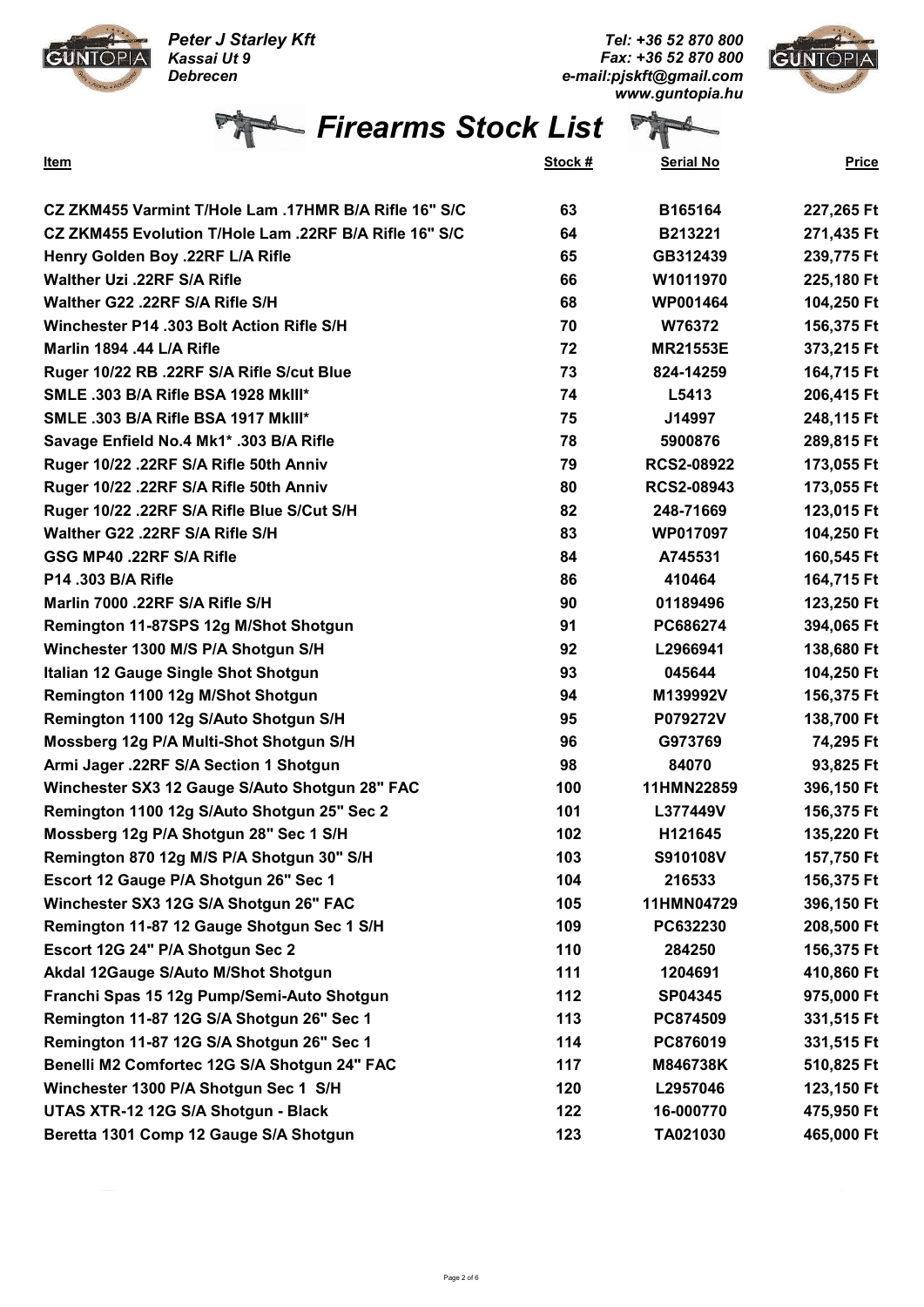Peter J Starley Kft Kassai Ut 9



Debrecen

Tel: +36 52 870 800 Fax: +36 52 870 800 e-mail:pjskft@gmail.com www.guntopia.hu



|  | Firearms Stock List |  |  |
|--|---------------------|--|--|
|--|---------------------|--|--|

| <u>Item</u>                                          | Stock #         | <b>Serial No</b> | <b>Price</b> |
|------------------------------------------------------|-----------------|------------------|--------------|
| Beretta 1301 Comp 12 Gauge S/A Shotgun               | 124             | TA021038         | 465,000 Ft   |
| Beretta 1301 Comp 12 Gauge S/A Shotgun               | 125             | TA021040         | 465,000 Ft   |
| Remington 11-87 12 Gauge Multi-Shot Shotgun          | 127             | PC648247         | 417,000 Ft   |
| <b>Belgium .410 Double Barrel Shotgun</b>            | 128             | 3559             | 187,650 Ft   |
| Remington Fieldmaster .22RF P/A Rifle                | 129             | B1440508         | 52,125 Ft    |
| <b>BSA Sportsman 5.22RF Bolt Action Rifle S/H</b>    | 130             | KA32659          | 31,275 Ft    |
| Henry Mares Leg .22RF L/A Rifle                      | 131             | <b>HML012200</b> | 254,650 Ft   |
| Rossi .308 B/A Rifle S/H                             | 132             | CC001874         | 68,350 Ft    |
| 1x Remington 700 Varmint .22-250 B/A Rifle           | 133             | G6374913         | 354,450 Ft   |
| Long Lee Enfield .303 B/A Rifle                      | 134             | 67356            | 372,750 Ft   |
| Enfield 7.62mm B/A Rifle                             | 135             | PF34668          | 228,500 Ft   |
| <b>Parker Hale .308 Bolt Action Rifle</b>            | 137             | R-48600          | 206,415 Ft   |
| <b>Carl Gustav 7.62 Bolt Action Rifle</b>            | 138             | <b>HK96748</b>   | 248,115 Ft   |
| <b>Vostock .22RF Bolt Action Rifle</b>               | 139             | H401             | 225,100 Ft   |
| Umarex Luger P.08 .177 Air Pistol                    | AP <sub>1</sub> | 13H29838         | 37,530 Ft    |
| <b>Valmet .22RF Rifle</b>                            | 140             | M220002          | 195,950 Ft   |
| SGC .223 Straight Pull Speedmaster Rifle             | 141             | 07-223-1195      | 469,896 Ft   |
| Hushpower .410 Shotgun S/H                           | 143             | 9578             | 135,525 Ft   |
| Sako Quad .17HMR B/A Rifle                           | 144             | 687826           | 298,925 Ft   |
| GSG-5 .22RF Semi-Auto Rifle S/H                      | 147             | B021026          | 179,310 Ft   |
| GSG-5 .22RF Semi-Auto Rifle                          | 148             | B024249          | 189,950 Ft   |
| <b>BSA.22 LR</b>                                     | 149             | 15693            | 31,275 Ft    |
| Krico .22RF B/A Rifle S/H                            | 150             | 330821           | 81,315 Ft    |
| Remington .22 LR                                     | 151             | 3628             | 41,700 Ft    |
| Remington Sportsmaster .22RF B/A Rifle               | 152             | 153942           | 66,720 Ft    |
| <b>Enfield 1894 .22 Conversion</b>                   | 153             | 21778            | 114,675 Ft   |
| Anschutz .22LR                                       | 154             | 305120           | 62,550 Ft    |
| Zastava CZ99 Precision .22LR                         | 155             | 20313            | 81,315 Ft    |
| Krico.22RF                                           | 156             | 265646           | 104,250 Ft   |
| <b>Marlin 1894 S.44 MAG</b>                          | 159             | 10013858         | 354,450 Ft   |
| Marlin .410 Lever Action Shotgun                     | 161             | <b>MR26862B</b>  | 505,450 Ft   |
| Norinco 1887 12 Gauge Lever Action Shotgun           | 162             | 0605590          | 375,625 Ft   |
| Norinco 1887 12 Gauge Lever Action Shotgun           | 163             | 0605667          | 375,625 Ft   |
| <b>Spikes Tactical AR-15 Lower Receiver Ass .223</b> | 164             | PD001369         | 142,614 Ft   |
| <b>Spikes Tactical AR-15 Lower Receiver Ass</b>      | 165             | PD001368         | 142,614 Ft   |
| <b>Spikes Tactical AR-15 Lower Receiver Ass</b>      | 166             | PD001362         | 142,614 Ft   |
| <b>Spikes Tactical AR-15 Lower Receiver Ass</b>      | 167             | PD001371         | 142,614 Ft   |
| Marlin 1894CSBL .357 L/A Rifle                       | 168             | MR026901         | 588,800 Ft   |
| <b>Breda B12i 12/76</b>                              | 172             | BA10340/BC10994  | 659,675 Ft   |
| <b>BUL SASII EDC GOV. Stainless steel .45ACP</b>     | 181             | <b>MF-15576</b>  | 480,700 Ft   |
| STI DVC Open Chrome .38 Sup                          | 193             | TX-12034         | 1 605 000 Ft |
| <b>Southern Gun SGC PCC-9</b>                        | 200             | 19-9mm-7003      | 785,500 Ft   |
| <b>Southern Gun SGC PCC-9</b>                        | 201             | 19-9mm-7004      | 785,500 Ft   |
| <b>Southern Gun SGC PCC-9</b>                        | 204             | 19-9mm-7007      | 785,500 Ft   |
|                                                      |                 |                  |              |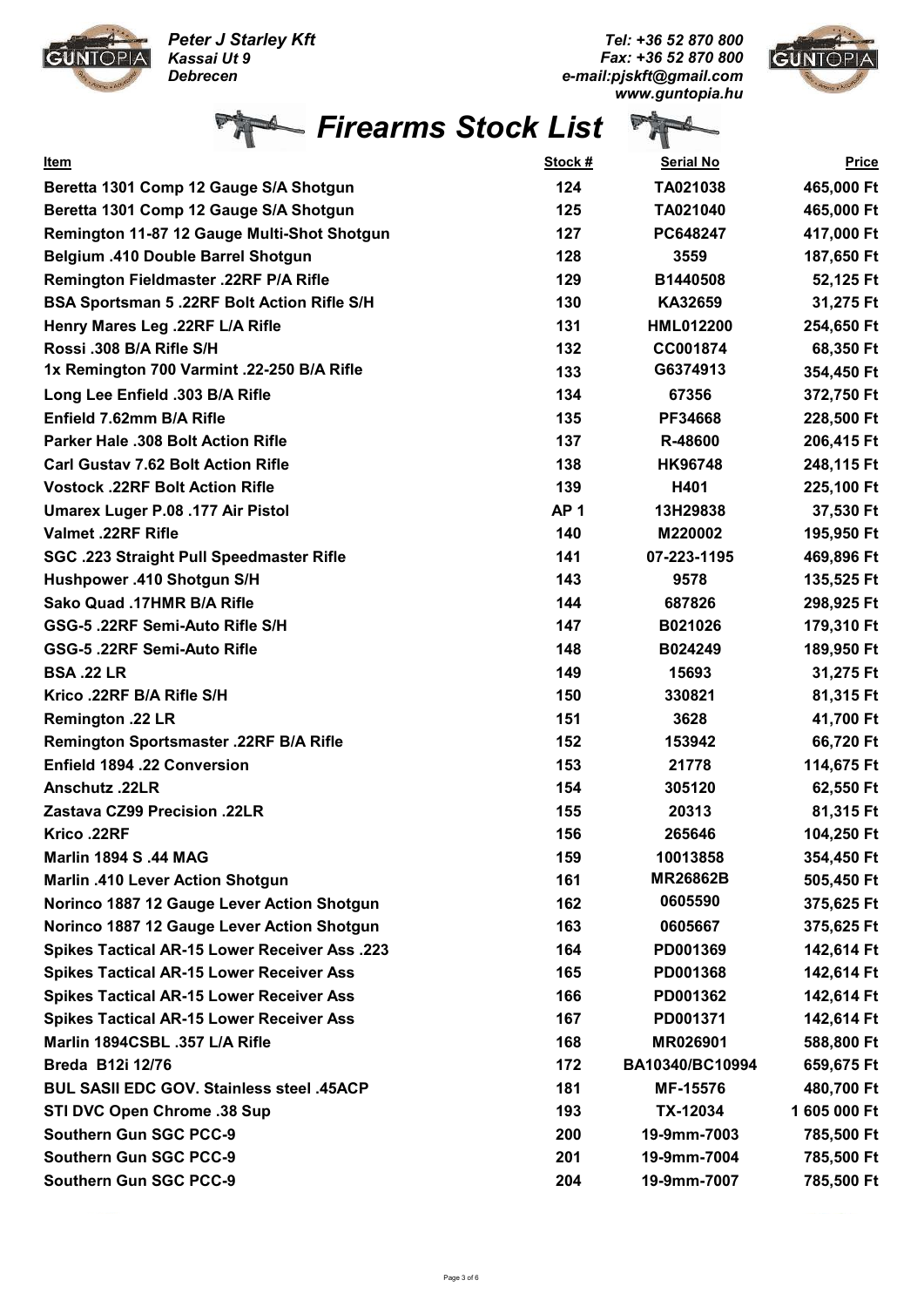Peter J Starley Kft



Kassai Ut 9 Debrecen

Tel: +36 52 870 800 Fax: +36 52 870 800 e-mail:pjskft@gmail.com www.guntopia.hu



Firearms Stock List

Ð

| Item                                 | <u>Stock #</u> | Serial No       | <b>Price</b> |
|--------------------------------------|----------------|-----------------|--------------|
| <b>Southern Gun SGC PCC-9</b>        | 205            | 19-9mm-7008     | 785,500 Ft   |
| <b>Southern Gun SGC PCC-9</b>        | 206            | 19-9mm-7009     | 785,500 Ft   |
| <b>Southern Gun SGC PCC-9</b>        | 207            | 19-9mm-7010     | 785,500 Ft   |
| <b>Southern Gun SGC PCC-9</b>        | 208            | 19-9mm-7011     | 785,500 Ft   |
| <b>Remington 700 SPS .243</b>        | 217            | <b>RR53959K</b> | 475190Ft     |
| <b>Remington 700 SPS .243</b>        | 218            | <b>RR46429K</b> | 475190Ft     |
| <b>Remington 700 SPS .243</b>        | 219            | <b>RR46430K</b> | 475190Ft     |
| Remington 700 SPS.308                | 220            | <b>RR30953E</b> | 475190Ft     |
| Remington 700 SPS.308                | 221            | <b>RR48098J</b> | 475190Ft     |
| Remington 700 SPS.308                | 222            | <b>RR48114J</b> | 475190Ft     |
| Remington 783.308                    | 223            | <b>RA95629B</b> | 289750Ft     |
| Remington 783.308                    | 224            | <b>RA95818B</b> | 289750Ft     |
| <b>Remington 700 SPS .22-250</b>     | 226            | <b>RR05415M</b> | 495795Ft     |
| <b>Remington 783 .22-250</b>         | 227            | <b>RA18967C</b> | 289750Ft     |
| <b>SGC .308 AR-10</b>                | 228            | 10-308-8001     | 1,365,000 Ft |
| A.M.S.D.50BMG                        | 229            | 25.03.1957      | 8,800,000 Ft |
| <b>STACCATO P 9X19</b>               | 233            | TX27462         | 998 500Ft    |
| <b>STACCATO R 9X19</b>               | 234            | TX23873         | 879 000Ft    |
| <b>STACCATO R 9X19</b>               | 235            | TX24362         | 879 000Ft    |
| <b>ADC AR9 Carbine 9mm PCC</b>       | 240            | <b>HUN-5000</b> | 644,200 Ft   |
| ADC AR9 Carbine 9mm PCC              | 241            | <b>HUN-5001</b> | 644,200 Ft   |
| ADC AR9 Competition 9mm PCC          | 243            | <b>HUN-5003</b> | 809,650 Ft   |
| ADC M5 Plus .223 Rifle               | 244            | <b>HUN-5004</b> | 609,650 Ft   |
| ADC M5 Plus .223 Rifle               | 245            | <b>HUN-5005</b> | 609,650 Ft   |
| <b>ADC Spartan .223 Rifle</b>        | 246            | <b>HUN-5006</b> | 856,350 Ft   |
| ADC 3-Gun .223 Rifle                 | 247            | <b>HUN-5007</b> | 1,094,650 Ft |
| CZ Shadow 2 Urban Grey 9 x 19        | 248            | F133550         | 581,750 Ft   |
| <b>BUL SAS II SL</b>                 | 254            | <b>MF-A0415</b> | 759,950 Ft   |
| <b>BUL SAS II SL-SAW</b>             | 255            | <b>MF-A0416</b> | 921,250 Ft   |
| <b>BUL 1911 Tac Government</b>       | 256            | <b>MF-A0417</b> | 445,250 Ft   |
| <b>BUL 1911 Tac Government</b>       | 257            | <b>MF-A0418</b> | 445,250 Ft   |
| <b>BUL 1911 Tac Government</b>       | 258            | <b>MF-A0419</b> | 445,250 Ft   |
| <b>BUL 1911 Tac Commander</b>        | 260            | <b>MF-A0421</b> | 445,250 Ft   |
| <b>BUL 1911 Government</b>           | 261            | <b>MF-A0422</b> | 395,950 Ft   |
| <b>BUL 1911 Government Stainless</b> | 265            | <b>MF-A0426</b> | 425,250 Ft   |
| <b>BUL 1911 Government Stainless</b> | 266            | <b>MF-A0427</b> | 425,250 Ft   |
| <b>BUL 1911 Commander Stainless</b>  | 267            | <b>MF-A0429</b> | 425,250 Ft   |
| <b>BUL 1911 Trophy</b>               | 268            | <b>MF-A0430</b> | 699,250 Ft   |
| <b>BUL 1911 Commander</b>            | 269            | MF-16789        | 479,950 Ft   |
| Glock 17 Gen 4                       | 270            | <b>BULM658</b>  | 262,000 Ft   |
| Glock 17 Gen 4 MOS                   | 271            | <b>BKAH365</b>  | 332,000 Ft   |
| Glock 17 Gen 5                       | 272            | <b>BTLS425</b>  | 288,000 Ft   |
|                                      |                |                 |              |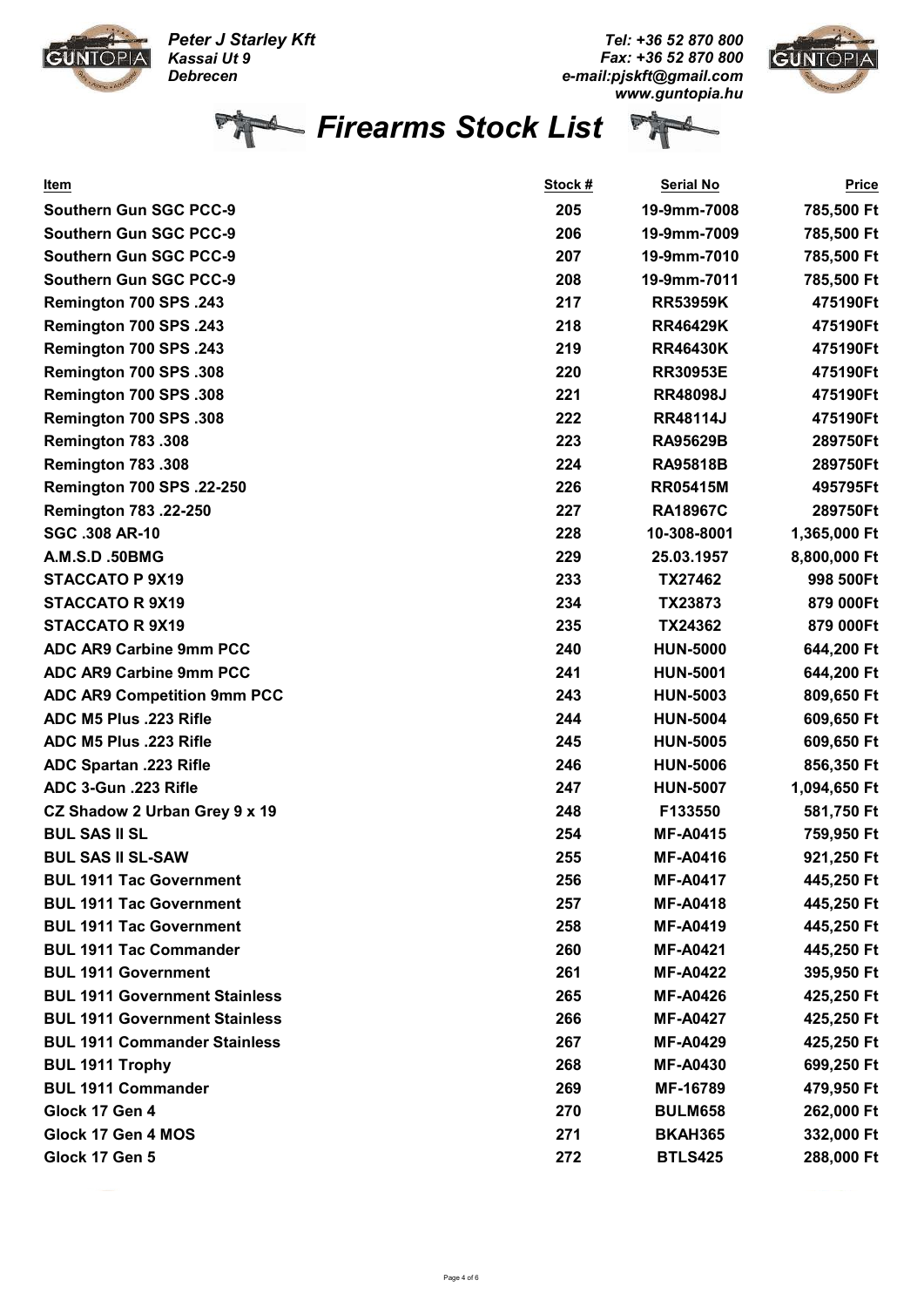Peter J Starley Kft



Kassai Ut 9 Debrecen

Tel: +36 52 870 800 Fax: +36 52 870 800 e-mail:pjskft@gmail.com www.guntopia.hu



|                                            | <b>Firearms Stock List</b> |                  |              |
|--------------------------------------------|----------------------------|------------------|--------------|
| <u>Item</u>                                | <u>Stock #</u>             | <b>Serial No</b> | <b>Price</b> |
| Glock 17 Gen 5                             | 273                        | <b>BSZS989</b>   | 288,000 Ft   |
| Glock 17 Gen 5 MOS FS                      | 274                        | <b>BTVD995</b>   | 332,000 Ft   |
| Glock 19 Gen 5                             | 275                        | <b>BNHD564</b>   | 288,000 Ft   |
| Glock 19 Gen 5 MOS FS                      | 276                        | <b>BSFM797</b>   | 332,000 Ft   |
| Glock 48 PR (R/MOS/FS/COMBO SHIELD)        | 277                        | <b>BRLB540</b>   | 424,000 Ft   |
| Glock 34 Gen 5 MOS FS                      | 278                        | <b>BSUZ994</b>   | 378,000 Ft   |
| CZ 75 SP-01 Shadow Pistol 9x19             | 279                        | F177069          | 419,950 Ft   |
| CZ 75 SP-01 Shadow Pistol 9x19             | 280                        | F177082          | 419,950 Ft   |
| Glock 17 Gen 4 Pistol 9x19 Second Hand     | 282                        | <b>WLX601</b>    | 210,000 Ft   |
| <b>BUL AXE FS Full Size Cleaver Silver</b> | 284                        | <b>HUN-A001</b>  | 355,250 Ft   |
| <b>BUL AXE C Compact Cleaver Silver</b>    | 285                        | <b>HUN-A002</b>  | 352,250 Ft   |
| <b>BUL AXE C Compact Hatchet Silver</b>    | 286                        | <b>HUN-A003</b>  | 352,250 Ft   |
| <b>Laugo Arms Alien Performance</b>        | 290                        | A110617          | 1,522,500 Ft |
| <b>BUL 1911 Hunter 9 x 19</b>              | 305                        | <b>RC-A0223</b>  | 905,500 Ft   |
| <b>BUL 1911 Hunter 9 x 19</b>              | 306                        | <b>RC-A0225</b>  | 905,500 Ft   |
| <b>BUL 1911 Hunter 9 x 19</b>              | 307                        | <b>RC-A0227</b>  | 905,500 Ft   |
|                                            |                            |                  |              |







| <u>Item</u>                                          | Stock #         | <b>Serial No</b> | <b>Price</b> |
|------------------------------------------------------|-----------------|------------------|--------------|
| Ardessa Napoleon III .69cal Cannon                   | ML <sub>2</sub> | 14-13-031088-13  | 289,560 Ft   |
| Pedersoli L370 Mamelouk 14.5mm F/Lock Pistol         | ML <sub>3</sub> | <b>NB03419</b>   | 497,800 Ft   |
| Pedersoli L309 Boutet Pistol .45cal                  | ML <sub>4</sub> | FO6269           | 512,750 Ft   |
| Pedersoli L331 ANIX Gendarmerie 15.2mm Pistol        | <b>ML5</b>      | <b>NB02719</b>   | 345,300 Ft   |
| Pedersoli ANXIII 17.5cal F/Lock Pistol               | ML <sub>6</sub> | <b>NB02069</b>   | 443,200 Ft   |
| Pedersoli ANIX 17.5cal F/lock Pistol                 | ML <sub>7</sub> | <b>NB01669</b>   | 448,195 Ft   |
| Pedersoli L204 Hussard 1786 F/Lock Rifle Commorative | ML <sub>8</sub> | ET08069          | 549,850 Ft   |
| Pedersoli L202 ANIX Cavalry F/Lock Rifle Commorative | ML <sub>9</sub> | ET08469          | 571,540 Ft   |
| Pedersoli S232 Jager .54 F/Lock Rifle                | <b>ML 10</b>    | DA111835         | 498,800 Ft   |
| Pedersoli S760 Sharps Infantry .54cal                | <b>ML 11</b>    | <b>SH23666</b>   | 516,585 Ft   |
| Pedersoli 3-Band Enfield .58cal M/L Rifle            | <b>ML 12</b>    | CW00316          | 436,500 Ft   |
| Pedersoli L245 Kodiak .54 Double Rifle               | <b>ML13</b>     | 6838K            | 478,500 Ft   |
| Pedersoli Brown Bess .75cal F/L Musket               | <b>ML 14</b>    | <b>BB20582</b>   | 540,540 Ft   |
| Pedersoli Mortimer 12g Perc Shotgun                  | <b>ML 15</b>    | 63880            | 582,680 Ft   |
| Parker Hale 2-Band .577 Rifle                        | <b>ML 17</b>    | 7074             | 302,325 Ft   |
| Parker Hale 2-Band .451 M/L Rifle                    | <b>ML 18</b>    | 1188             | 333,600 Ft   |
| Pedersoli S249 .54 Percussion Rifle                  | <b>ML19</b>     | DA102221         | 351,500 Ft   |
|                                                      |                 |                  |              |